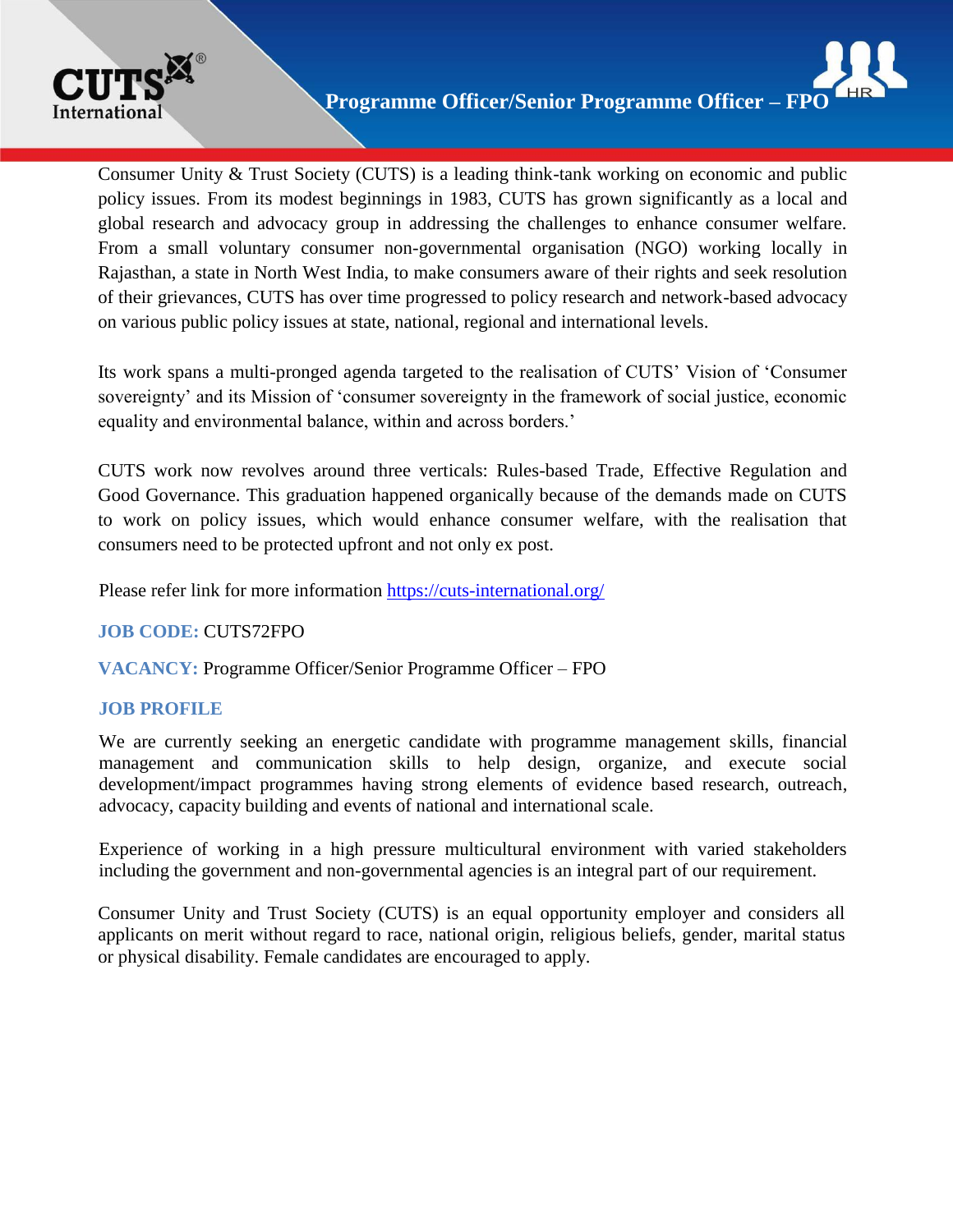

# **Responsibilities**

The Programme Officer/Senior Programme Officer will perform a wide range of duties including some or all of the following:

- Managing the overall operations of Farmer Producer Organization (FPO).
- Mobilization of farmers and Formation of Farmer Interest Groups (FIG), conducting share collection drive.
- Selection of CEOs, Accountants and LRPs for FPOs in their respective area.
- Plan and coordinate with the project team to complete the desired objectives.
- Liaison with Government and Private players organizing capacity building events,
- Preparation of communication materials, documentation of periodical reports, case studies, MIS etc.
- Supporting senior team for making FPO business plan.
- Conduct Capacity building programs, training, and workshop for enhancing the business skills of FPO CEOs and BoD members

## **Qualifications and Experience**

- Master's in Development Studies Agribusiness / Rural Management.
- 3 to 4 years for **Programme Officer** and 5 to 6 years for **Senior Programme Officer** experience in a programme management role in the non-profit sector.
- Prior experience working with Farmer Producer Organizations will be desirable.
- Experience working in farm-based govt. projects will be an added advantage.
- Proficiency in the use of Word, Excel, Accounting Tools, Databases etc.
- Willingness to travel nationally and internationally
- He/she must be having experience in Farmer Producer Company (FPC) operation. Having knowledge of FPC legal compliance. Experience linkage with marketing players and financial institution.

#### **Personal Attributes**

- **Communicate Effectively**: Speak, listen and write in a clear, thorough and timely manner using appropriate and effective communication tools and techniques;
- **Creativity/Innovation:** Develop new and unique ways to improve operations of the organization and to create new opportunities;
- Planning & Organising: Able to multitask, prioritize, and manage time efficiently;
- **Relationship Management:** Anticipate, understand, and respond to the needs of internal/external clients/relevant stakeholders to meet or exceed their expectations within the organizational parameter;
- Make Decisions: Assess situations to determine the importance, urgency and risks, and make clear decisions which are timely and in the best interests of the organization;
- **Cultural Understanding:** International mind set, understands different perspectives and is able to work comfortably in multi-cultural environment;